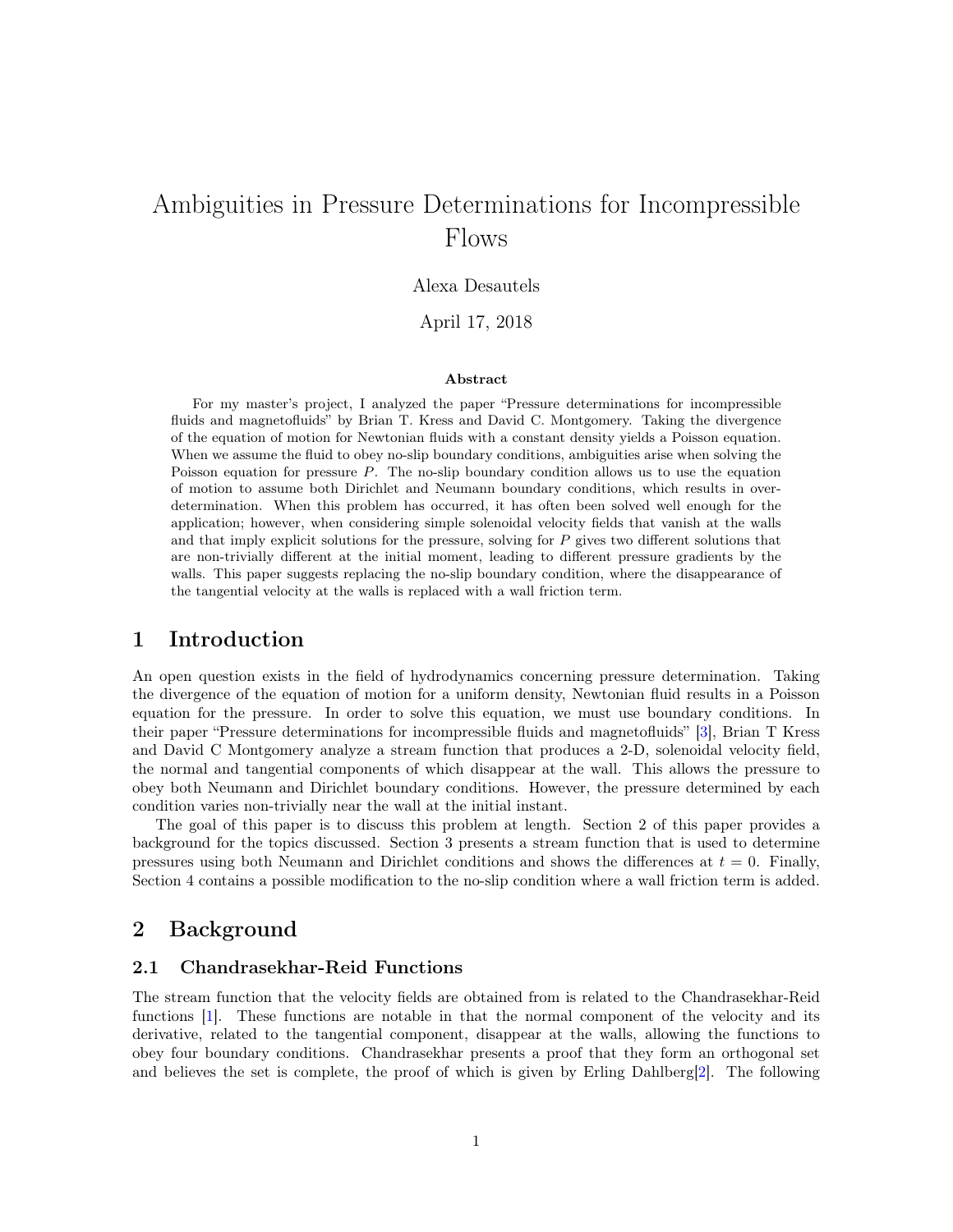characteristic value problem

$$
\frac{d^4y}{dx^4} = \alpha^4y
$$

with 4 boundary conditions  $y = 0$ ,  $\frac{dy}{dx} = 0$  at  $x = \pm \frac{1}{2}$  is considered. The standard forms of the solutions that form a set of orthogonal functions whose normal and tangential components disappear at the walls are

$$
C_m(x) = \frac{\cosh(\lambda_m x)}{\cosh(\frac{1}{2}\lambda_m)} - \frac{\cos(\lambda_m x)}{\cos(\frac{1}{2}\lambda_m)},
$$
  

$$
S_m(x) = \frac{\sinh(\mu_m x)}{\sinh(\frac{1}{2}\mu_m)} - \frac{\sin(\mu_m x)}{\sin(\frac{1}{2}\mu_m)},
$$

where  $\alpha \to \lambda_m$  and  $\alpha \to \mu_m$  are the roots of the characteristic equations

$$
\begin{aligned} \tanh \frac{1}{2}\lambda + \tan \frac{1}{2}\lambda &= 0, \\ \tanh \frac{1}{2}\mu - \tan \frac{1}{2}\mu &= 0. \end{aligned}
$$

#### 2.2 Derivation of the Poisson Equation

The continuity equation for fluid dynamics states that the rate at which mass enters a system is equal to the rate mass leaves the system plus the accumulation of mass in the system. Assuming no external source or sink of mass, this can be written as

$$
\frac{\partial \rho}{\partial t} + \nabla \cdot (\rho \mathbf{v}) = 0,
$$

where  $\rho$  is the density of the fluid and **v** is the velocity. For incompressible fluids, the density carried by each fluid parcel is constant. This simplifies the equation to  $\nabla \cdot \mathbf{v} = 0$ .

In deriving the Poisson equation, we start with the equation of motion, M, for the fluid,

$$
\frac{\partial \mathbf{v}}{\partial t} + \mathbf{v} \cdot \nabla \mathbf{v} = \frac{\mathbf{j} \times \mathbf{B}}{\rho c} - \nabla P + \nu \nabla^2 \mathbf{v},
$$

where  $\mathbf{v} = (v_x, v_y)$  is the velocity vector, P is the pressure,  $\nu$  is the kinematic viscosity, **B** is the magnetic field,  $\mathbf{j} = \frac{c\nabla \times \mathbf{B}}{4\pi}$  is the electric current density, and  $\rho$  is the mass density. The paper focuses on the Navier-Stokes case for simplicity, so the magnetic terms can be dropped. The equation of motion can be written in vector form for its  $x$  and  $y$  components:

$$
M_x = \frac{\partial v_x}{\partial t} + v_x \frac{\partial v_x}{\partial x} + v_y \frac{\partial v_x}{\partial y} = -\frac{\partial P}{\partial x} + \nu \left( \frac{\partial^2 v_x}{\partial x^2} + \frac{\partial^2 v_x}{\partial y^2} \right),
$$
  

$$
M_y = \frac{\partial v_y}{\partial t} + v_x \frac{\partial v_y}{\partial x} + v_y \frac{\partial v_y}{\partial y} = -\frac{\partial P}{\partial y} + \nu \left( \frac{\partial^2 v_y}{\partial x^2} + \frac{\partial^2 v_y}{\partial y^2} \right).
$$

To derive the Poisson equation, we must take the divergence of the equation of motion,  $\nabla \cdot \mathbf{M} =$  $\frac{\partial}{\partial x}M_x + \frac{\partial}{\partial y}M_y.$ 

$$
\frac{\partial}{\partial x}M_x = \frac{\partial}{\partial x}\frac{\partial v_x}{\partial t} + \frac{\partial v_x}{\partial x}\frac{\partial v_x}{\partial x} + v_y \frac{\partial^2 v_x}{\partial y^2} + \frac{\partial v_y}{\partial x}\frac{\partial v_x}{\partial y} + v_y \frac{\partial^2 v_x}{\partial x \partial y} = -\frac{\partial^2 P}{\partial x^2} + \nu \left(\frac{\partial^3 v_x}{\partial x^3} + \frac{\partial^3 v_x}{\partial y^2 \partial x}\right),
$$
  

$$
\frac{\partial}{\partial y}M_y = \frac{\partial}{\partial y}\frac{\partial v_y}{\partial t} + \frac{\partial v_x}{\partial y}\frac{\partial v_y}{\partial x} + v_x \frac{\partial^2 v_y}{\partial x \partial y} + \frac{\partial v_y}{\partial y}\frac{\partial v_y}{\partial y} + v_y \frac{\partial^2 v_y}{\partial y} = -\frac{\partial^2 P}{\partial x^2} + \nu \left(\frac{\partial^3 v_y}{\partial y^3} + \frac{\partial^3 v_y}{\partial x^2 \partial y}\right).
$$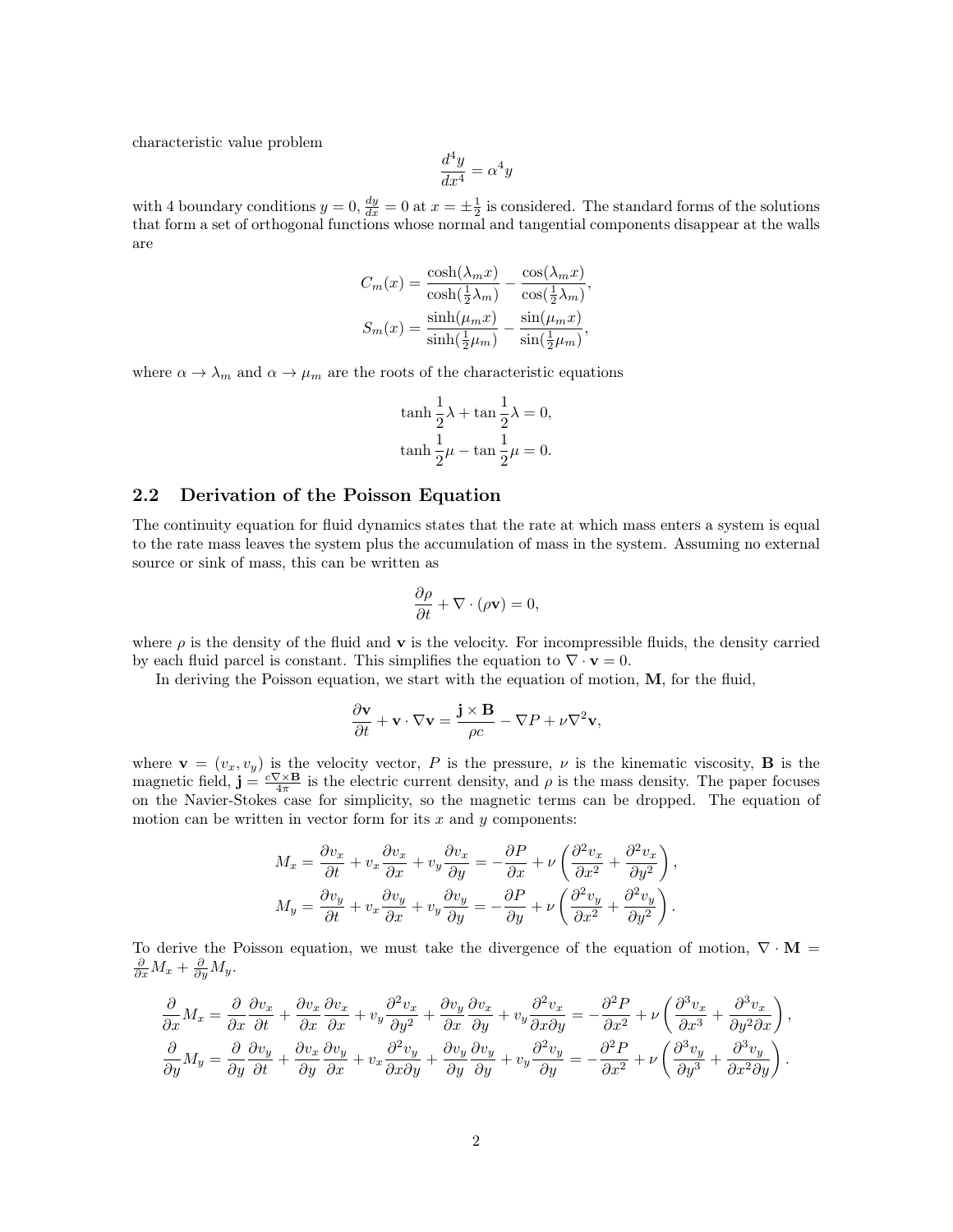We now add the equations. After some algebraic manipulation, the right hand side is

$$
\frac{\partial}{\partial x}M_x + \frac{\partial}{\partial y}M_y = \frac{\partial}{\partial t}\left(\frac{\partial v_x}{\partial x} + \frac{\partial v_y}{\partial y}\right) + \left(\frac{\partial v_x}{\partial x}\right)^2 + 2\frac{\partial v_x}{\partial y}\frac{\partial v_y}{\partial x} + v_x\frac{\partial}{\partial x}\left(\frac{\partial v_x}{\partial x} + \frac{\partial v_y}{\partial y}\right) + \left(\frac{\partial v_y}{\partial y}\right)^2 + v_y\frac{\partial}{\partial y}\left(\frac{\partial v_x}{\partial x} + \frac{\partial v_y}{\partial y}\right),
$$

while the left hand side is

$$
\frac{\partial}{\partial x}M_x + \frac{\partial}{\partial y}M_y = -\left(\frac{\partial^2 P}{\partial x^2} + \frac{\partial^2 P}{\partial y^2}\right) + \nu \left[\frac{\partial^2}{\partial x^2} \left(\frac{\partial v_x}{\partial x} + \frac{\partial v_y}{\partial y}\right) + \frac{\partial^2}{\partial y^2} \left(\frac{\partial v_x}{\partial x} + \frac{\partial v_y}{\partial y}\right)\right].
$$

Now rewrite each side and equate them:

$$
\frac{\partial}{\partial t} (\nabla \cdot \mathbf{v}) + \nabla \cdot (\mathbf{v} \cdot \nabla \mathbf{v}) = -\nabla^2 P + \nu \nabla^2 (\nabla \cdot \mathbf{v}).
$$

We can now use the fact that for incompressible flows,  $\nabla \cdot \mathbf{v} = 0$ , and we are left with  $\nabla \cdot (\mathbf{v} \cdot \nabla \mathbf{v}) = -\nabla^2 P$ or

$$
\nabla^2 P = -\nabla \cdot (\mathbf{v} \cdot \nabla \mathbf{v}).
$$

Now we must solve the equation for P. To do this, we must use boundary conditions.

## 3 Pressure Determinations with No-Slip Boundary Conditions

We will now consider the case where the fluid obeys the no-slip condition i.e., the fluid has zero velocity relative to the boundary around the boundary. In this case, the left hand side of the equation of motion becomes zero, leaving the equation

$$
\nabla P = \nu \nabla^2 \mathbf{v}
$$

Knowing the normal component of  $\nabla P$  is sufficient to solve for P using Neumann boundary conditions, but it is also possible to solve for P using Dirichlet boundary conditions with knowledge of the tangential component of  $\nabla P$ , using expressions like

$$
P(x, y) - P(a, b) = \int_{\text{boundary from } (a, b) \text{ to } (x, y)} \nabla' P \cdot (dx', dy').
$$

Now a stream function is considered that produces 2-D solenoidal velocity fields,

$$
\psi(x, y) = C_{k\lambda} \cos(kx) [\cos(\lambda y) + A_{k\lambda} \cosh(ky)].
$$

The term  $A_{k\lambda}$  cosh $(ky)$  adds a potential flow velocity component to the stream function. There are two things to note about this. The first is that potential flow forces the velocity potential to satisfy Laplace's equation, the solutions of which will be used later. The second is that it allows us to force v to obey two boundary conditions as both the normal and tangential velocity components disappear at the boundary.

The 2-D velocity field,  $\mathbf{v} = \nabla \psi \times \hat{\mathbf{e}}_z$ , is in the xy-plane and has a wavenumber k in the x-direction. It is periodic in x. The values for  $\lambda$  and  $A_{k\lambda}$  can be numerically solved in order to ensure that all spatial derivatives exist and the normal and tangential velocity components disappear when placed at the walls at  $y = \pm a$ . Additionally, we can find values for  $\lambda$  and  $A_{k\lambda}$  that allow the term  $\nabla \cdot (\mathbf{v} \cdot \nabla \mathbf{v})$ to be written as products of  $e^{ikx}$  and  $e^{\lambda x}$  and their inverses. Finally,  $C_{k\lambda}$  is a normalizing constant. Now we must find an inhomogeneous solution for  $P$  and add it to a solution of Laplace's equation. The inhomogeneous solution for P is the same for all boundary conditions while the solution for P for Laplace's equation can only satisfy either the normal component or the tangential component and must cancel the inhomogeneous solution at the boundary.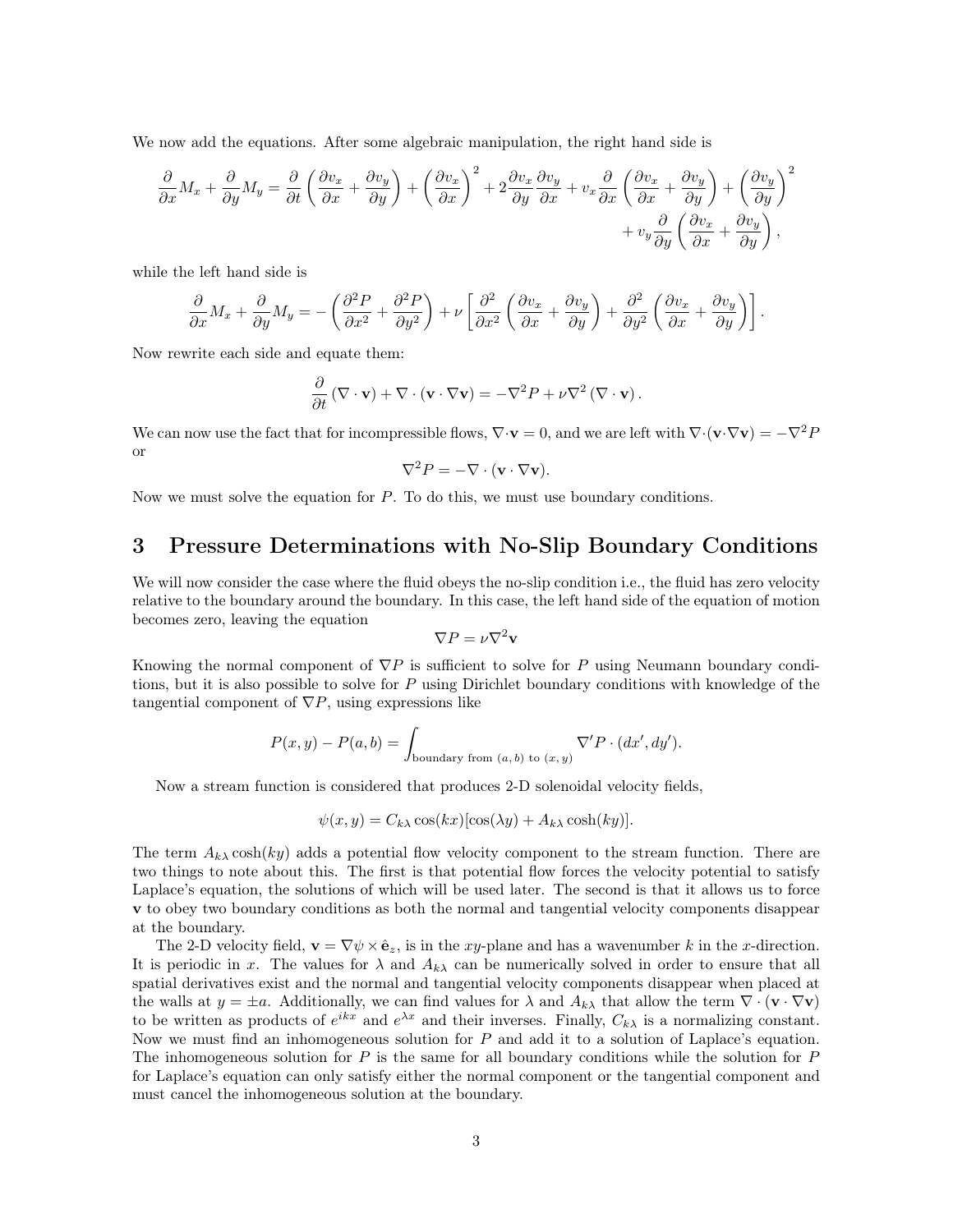

Figure 1: 2-D velocity field for  $k = \frac{\pi}{2}$ ,  $\lambda = 2.6424$ ,  $A_{k\lambda} = 0.3499$  from  $y = -1$  to  $y = 1$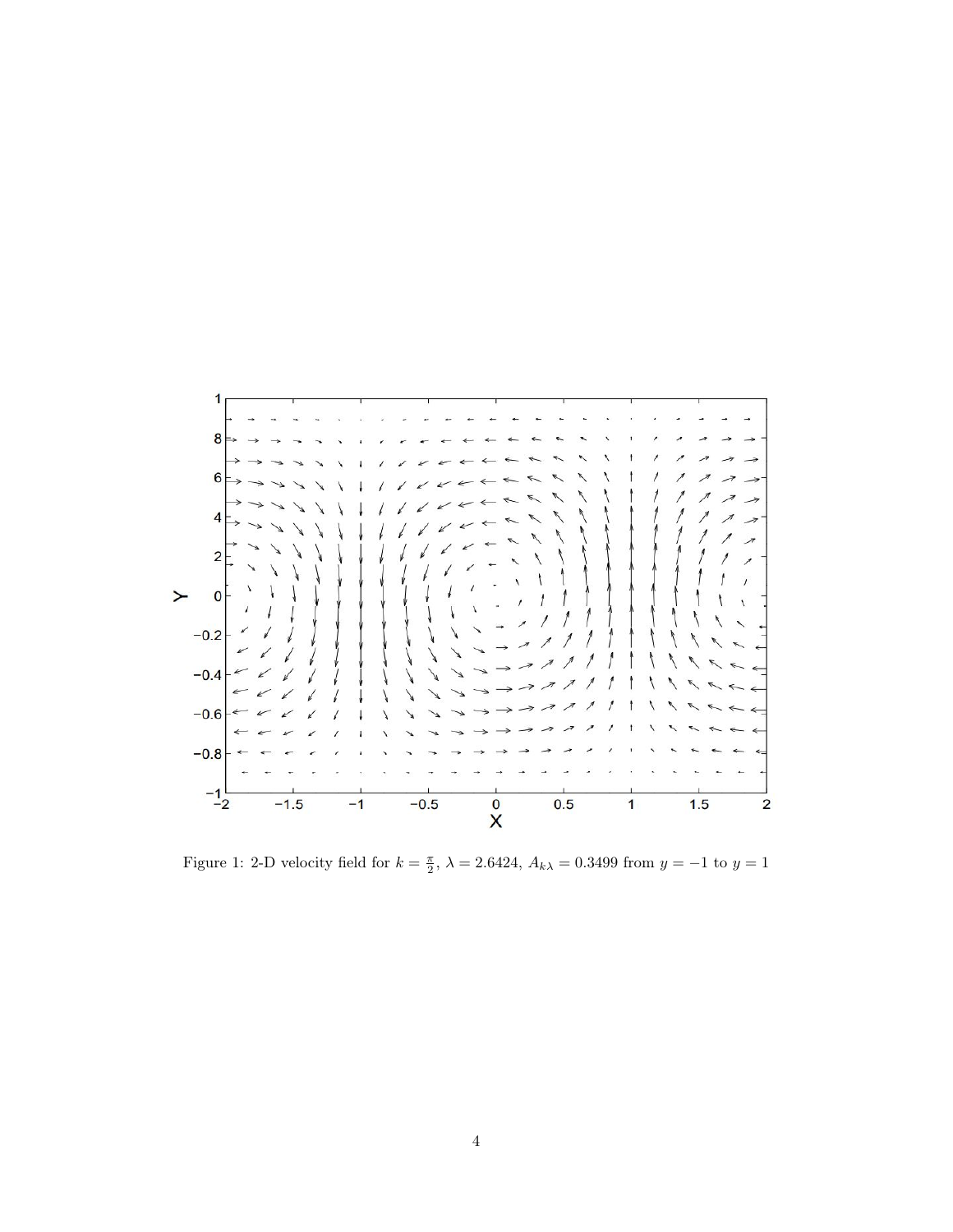Now a specific function is chosen with values  $k = \frac{\pi}{2}$ ,  $\lambda = 2.6424$ ,  $A_{k\lambda} = 0.3499$  with the wall at  $y = \pm 1$ . Figure 1 is the chosen velocity field.

We now want to solve the Poisson equation

$$
\nabla^2 P = -\nabla \cdot (\mathbf{v} \cdot \nabla \mathbf{v}) \equiv b(\mathbf{x}) \quad \text{for} \quad \mathbf{x} \in \Omega = [-2, 2] \times [-1, 1],
$$

using Neumann boundary conditions

$$
\hat{\mathbf{n}} \cdot \nabla P = \hat{\mathbf{n}} \cdot \nu \nabla^2 \mathbf{v}
$$
 on  $\partial \Omega = \{ [x, -2] \} \cup \cdots$ ,

or Dirichlet boundary conditions that can be determined by tangential gradients and formulas like

$$
P(x, -1) - P(-2, -1) = \nu \int_{-2}^{x} \nabla'^{2} \mathbf{v}(\mathbf{x}') \cdot (dx', 0).
$$

The problem can be split up into two subproblems. The first subproblem is the non-homogeneous Poisson equation

$$
\nabla^2 P = b,
$$

that can be solved using homogeneous boundary conditions, arbitrarily Dirichlet,

$$
P(x, \pm 1) = 0,
$$
  

$$
P(\pm 2, y) = 0,
$$

to be canceled in subproblem 2. The choice of Neumann or Dirichlet boundary conditions does not play a role in this term of the solution.

The second subproblem is the homogeneous Laplace equation. Here a choice must be made to solve the problem using Neumann or Dirichlet boundary conditions, including the original prescribed conditions and conditions canceling boundary values from subproblem one. The homogeneous Laplace equation is

$$
\nabla^2 P = 0,
$$

with non-homogeneous boundary conditions e.g., Dirichlet:

$$
P(x, -1) = f_1
$$
,  $P(x, 1) = f_2$ ,  
\n $P(-2, y) = f_3$ ,  $P(2, y) = f_4$ .

Subproblem two can be solved by separation of variables. The homogeneous Laplace equation must be split into four sub-subproblems, each having only one non-homogeneous boundary condition. For example,  $f_1$  leads to a general solution [\[6\]](#page-7-3)

$$
P_1(x,y) = -\sum_{n=0}^{\infty} \left[ \operatorname{csch} 2\pi (n+1) \int_0^2 f_1(x') \sin \frac{(n+1)\pi x'}{2} dx' \right]
$$

$$
\sinh \frac{\pi (n+1)(x-4)}{2} \sin \frac{(n+1)\pi y}{2}.
$$

The four solutions can be combined to form  $P(x, y) = P_1(x, y) + P_2(x, y) + P_3(x, y) + P_4(x, y)$ . Now solve the Poisson equation with homogeneous Dirichlet boundary conditions. The general solution is [\[7\]](#page-7-4)

$$
P(x, y) = \sum_{m,n=0}^{\infty} c_{mn} \sin \frac{(m+1)\pi x}{4} \sin \frac{(n+1)\pi y}{2}
$$

where

$$
c_{mn} = -\frac{1}{\frac{(m+1)^2 \pi^2}{8} + \frac{(n+1)^2 \pi^2}{2}} \cdot \int_0^2 \int_0^4 b(\mathbf{x}) \sin \frac{(m+1)\pi x}{4} \sin \frac{(n+1)\pi y}{2} dx dy
$$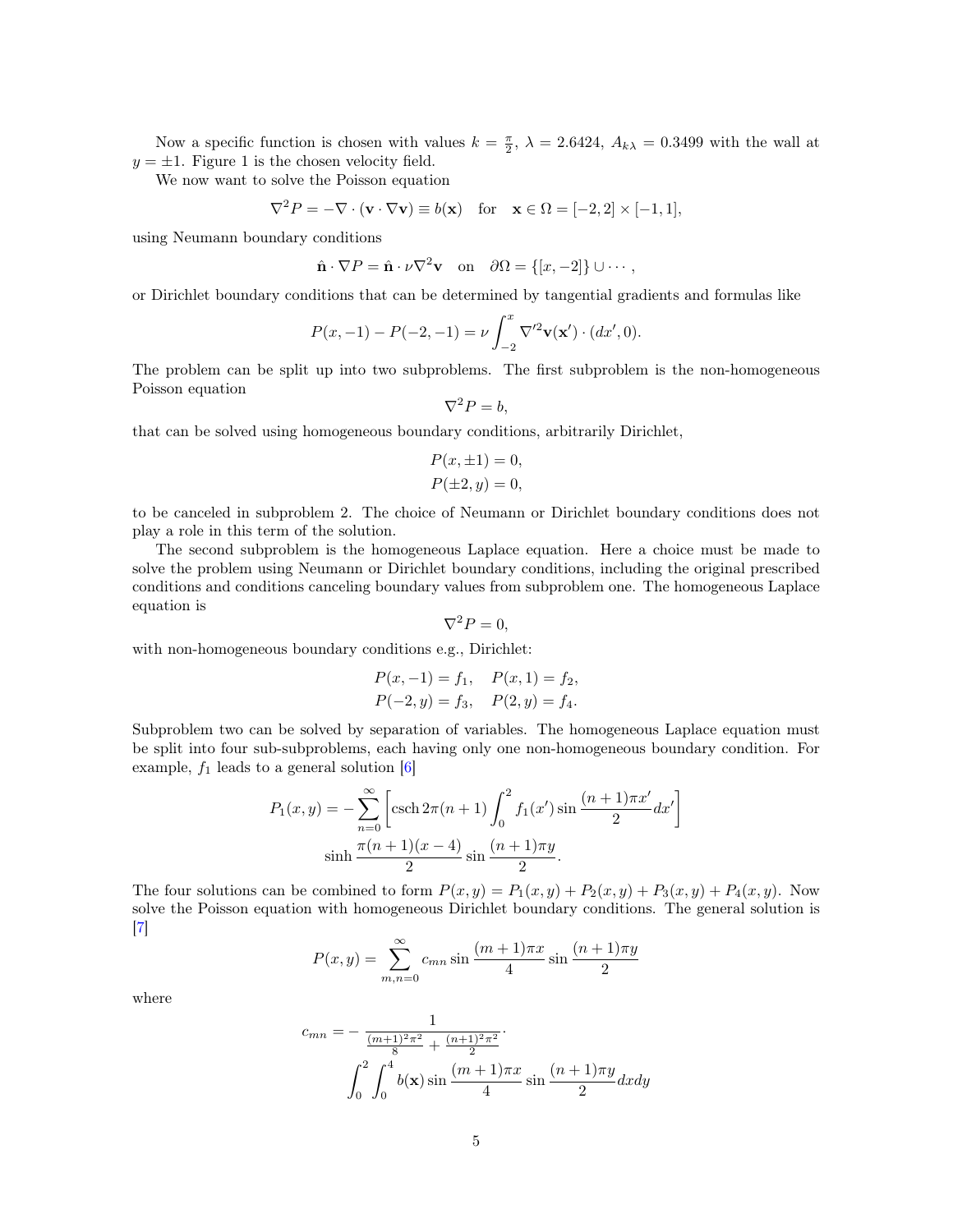

Figure 2: Difference in pressure gradients  $\nabla P_N - \nabla P_D = 0.0508622\pi \cosh(\pi y) \sin(\pi x)\hat{\mathbf{i}}$  –  $0.0508622\pi \sinh(\pi y) \cos(\pi x)$ ĵ

Finally, add the solutions to the two subproblems together.

P is indeterminate up to an additive constant so the resulting  $\nabla P$  from both cases are considered instead. To do this, Kress and Montgomery rewrite the momentum and Poisson equations in dimensionless units and replace the kinematic viscosity with the reciprocal of the Reynold's number  $Re = \frac{1}{\nu} \left( \frac{\langle \mathbf{v}^2 \rangle}{k^2 + \lambda^2} \right)^{\frac{1}{2}}$ . Here,  $\langle \cdot \rangle$  is the mean over a space containing one wavelength  $2\pi/k$  in x from  $y = -a$  to  $y = a$ .

In an article by Dietmar Rempfer [\[4\]](#page-7-5), solutions are explicitly written. The Neumann pressure is

$$
P_N = -0.692376 - 0.61685 \cos(2\lambda y) - 0.863371 \cos(2\lambda y) \cosh(\frac{\pi y}{2}) - 0.0755258 \cosh(\pi y) + 3.30663 \sin(\frac{\pi x}{2}) \sinh(\frac{\pi y}{2}) + \cos(\pi x)[-1.6701 + 0.0124142 \cos(\lambda y) \cosh(\frac{\pi y}{2}) + 0.0489026 \cosh(\pi y) + 0.491091 \sin(\lambda y) \sinh(\frac{\pi y}{2})]
$$

and the Dirichlet pressure is

$$
P_D = -0.692376 - 0.61685 \cos(2\lambda y) - 0.863371 \cos(2\lambda y) \cosh(\frac{\pi y}{2}) - 0.0755258 \cosh(\pi y) + 3.30663 \sin(\frac{\pi x}{2}) \sinh(\frac{\pi y}{2}) + \cos(\pi x)[-1.6701 + 0.0124142 \cos(\lambda y) \cosh(\frac{\pi y}{2}) + 0.0997648 \cosh(\pi y) + 0.491091 \sin(\lambda y) \sinh(\frac{\pi y}{2})].
$$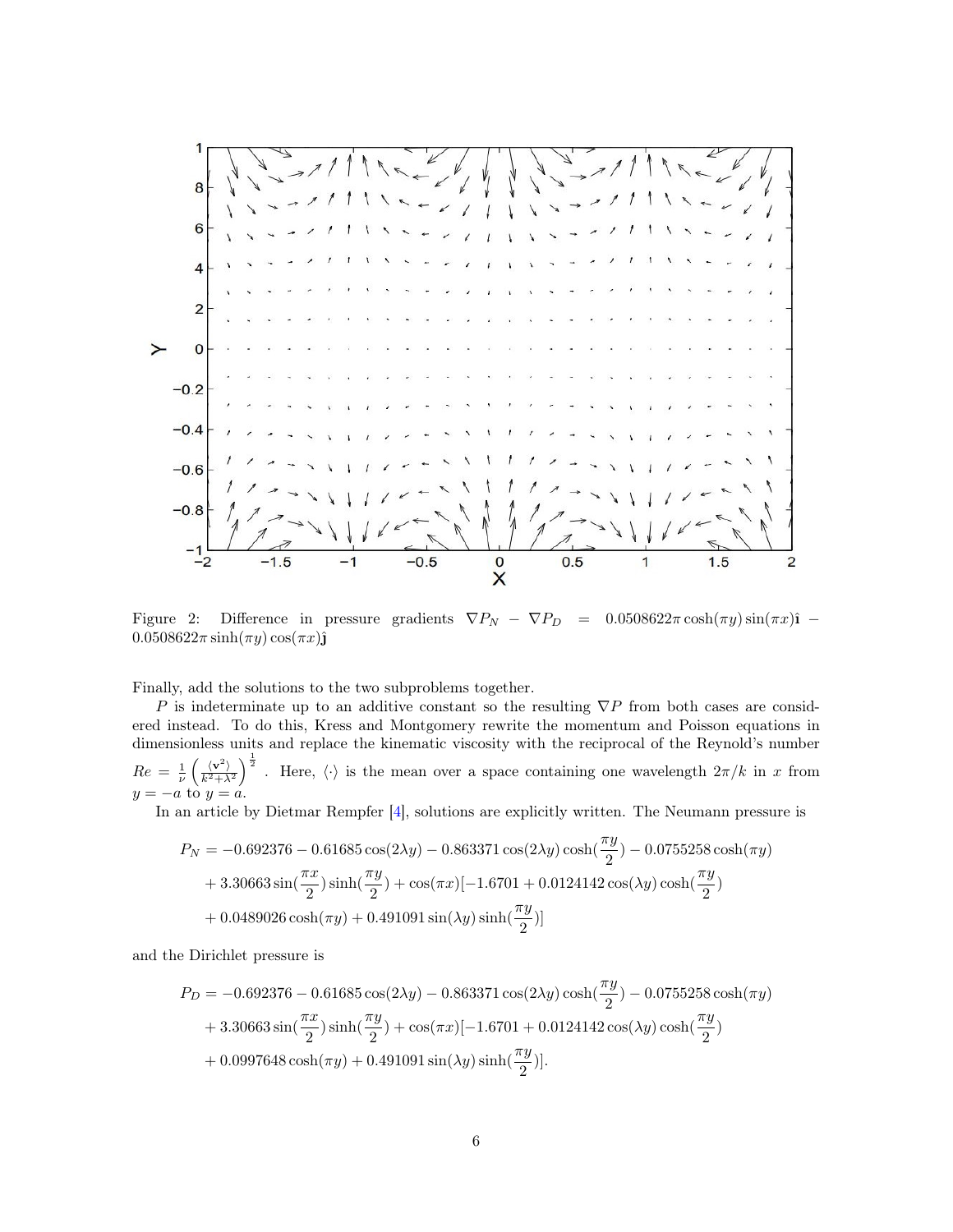

Figure 3: Normalized mean square pressure gradient difference

The resulting difference in pressure gradients is

$$
\nabla P_N - \nabla P_D = 0.0508622\pi \cosh(\pi y) \sin(\pi x)\hat{\mathbf{i}} - 0.0508622\pi \sinh(\pi y) \cos(\pi x)\hat{\mathbf{j}}.
$$

Figure 2 shows the difference in gradients between  $P_N$ , the pressure determined by the Neumann boundary conditions, and  $P_D$ , the pressure determined by the Dirichlet boundary conditions with  $Re = 2293$  and  $C_{k\lambda} = 5000$ .

A fractional measure of the different pressure gradients,  $\frac{(\nabla P_D - \nabla P_N)^2}{\sqrt{(\nabla P_N)^2}}$  $\frac{P_D - \nabla P_N}{\langle (\nabla P_N)^2 \rangle}$ , is plotted in Figure 3. What's notable from the contour plot is the the scalar ratio disappears near the center and approaches a maximum at the wall. Additionally, the  $x$  component almost entirely disappears where the difference is largest. This is because the x component of  $(\nabla P_N - \nabla P_D)^2$  is

$$
[0.0508622\pi \cosh(\pi y)\sin(\pi x)]^2 = 0.0025870 \cosh^2(2ky)\cos^2(2kx)
$$
  
= 0.0025870 $\frac{1+\cosh(4ky)}{2}$  $\frac{1+\cos(4kx)}{2}$   
= 0.0006467[1 + cosh(4ky) - cos(4kx) - cos(4ky) cos(4kx)].

Here,  $\cosh(4ky) - \cos(4kx)$  dominates the equation in a region where  $ky \gtrsim 1$ .

## 4 Possible Modification

We now look at the "Navier" boundary condition. Unlike the no-slip conditions considered earlier, there is some slip at the wall. The slip velocity can be written as  $\Delta V = L_s \dot{\gamma}$  where  $\Delta V$  is the slip velocity,  $L_s$  is a constant with the dimensions of length, and  $\dot{\gamma}$  is the rate of shear at the wall.